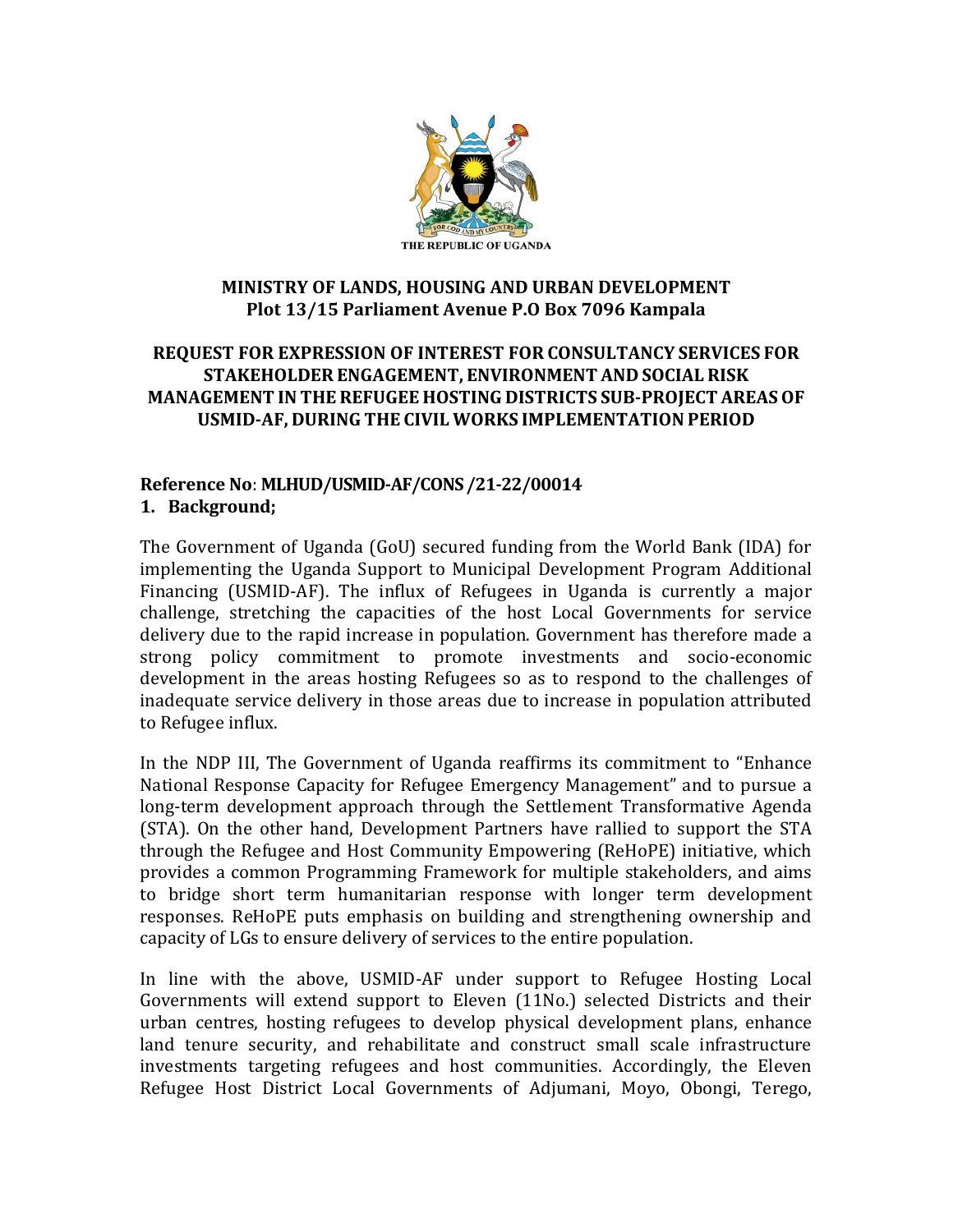Yumbe, Arua, Madi-Okollo, Isingiro, Kiryandongo, Kamwenge and Lamwo and their selected urban centres, Sub counties and parishes will be targeted.

## **Goal of the Assignment**

To improve safeguards risk management during civil works particularly focusing on HIV/AIDS among the workers and communities, Gender Based Violence and Violence against Children, Monitor Environmental safeguards; also support the Ministry in conducting beneficiary engagements across board. To achieve this as planned, the provider shall develop specific mitigation plans with an appropriate budget to achieve the objectives of the assignment and set about agreed strategies.

# **1.2 Justification and Relevancy of the assignment**

Despite the intended project objective indicated above, infrastructure projects sometimes have unintended adverse social and environmental impacts on the contractors workforce, and the beneficiary communities. It is therefore important that stakeholder engagements, environmental and social Safeguards are considered alongside construction and operation activities throughout the period for the following reasons;

- To avoid adverse consequences of the projects on people (i.e., individuals and communities) and the Environment.
- To ensure that the sub projects are constructed as per the design and that quality materials are used for construction. Where there are changes in design, these have to be agreed with the users.
- To avoid costly implementation delays and eliminate costs of retro-fitting or re-designing projects
- To establish a good reputation among clients, development partners and other stakeholders, and ensure brand visibility of the project funders and clients throughout.
- To comply with the ESIA certification conditions, other Ugandan regulations and the World Bank Safeguard policies that is financing the civil works.

The Ministry therefore now seeks to engage the services of a firm or organisation to undertake the activities of Stakeholder Engagements and Disclosure activities; HIV/AIDS management, Gender Based Violence, Violence Agaisnt Children, Social and Environmental risk management services in the 11 RHDs.

## **1.1.Objectives of the consultancy assignment**

i) Work with the PST to maintain a constructive relationship with key stakeholders on an ongoing basis, ensure ownership, participation and support throughout the project implementation stages through meaningful engagement, capacity building and training of stakeholders and structures to fully understand the key aspects of the project; their roles and responsibilities in implementation and management of the project.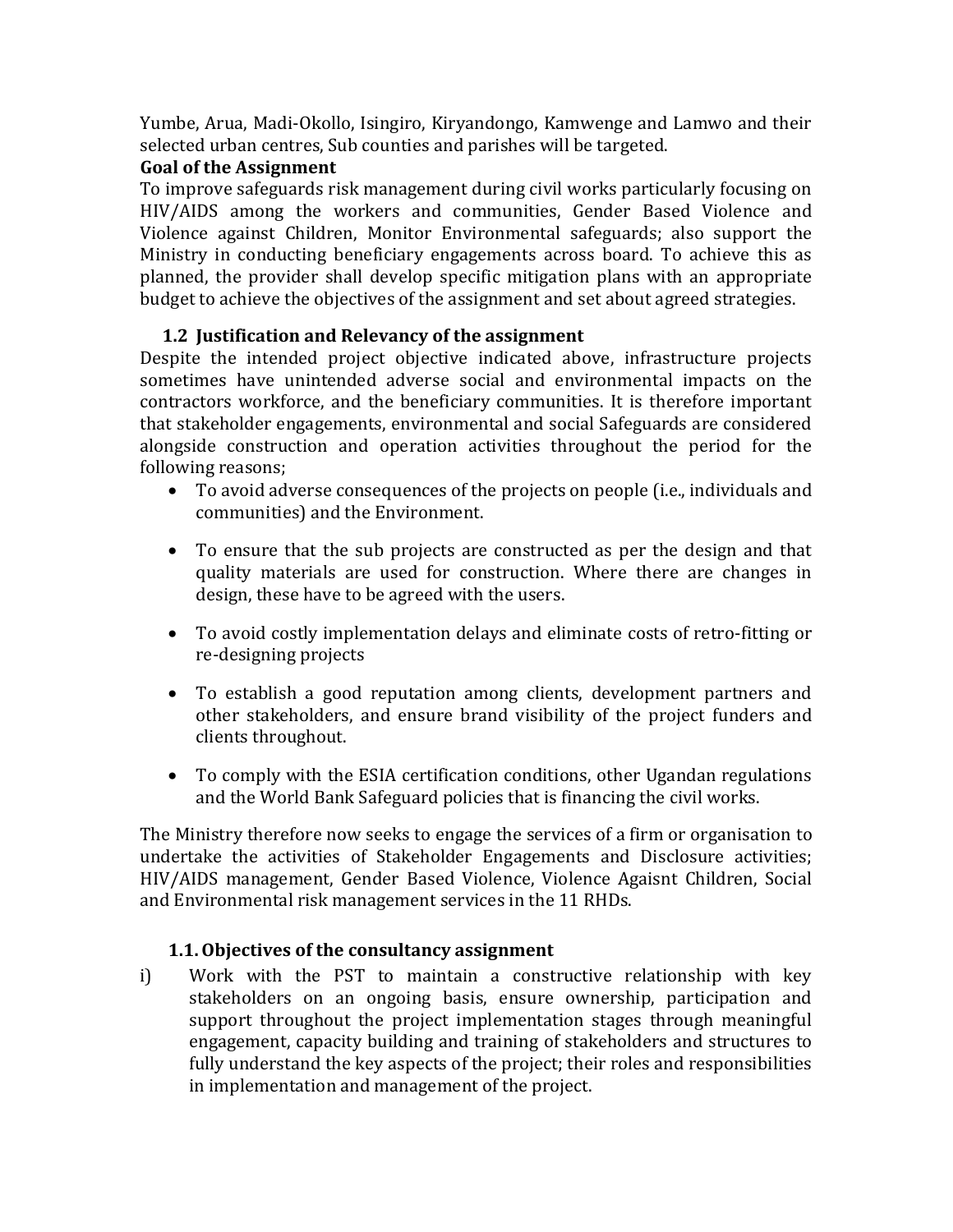- ii) Establish and build the capacity of Project Monitoring Committees at every subproject. This will include producing committee operation guidelines and tools.
- iii) To assist in mitigating the potential social risk of the spread of HIV and other sexually transmitted infections and promotion of community health and safety arising from implementation of the project.
- iv) To assist in monitoring the established Grievance Redress system so as to be accessible to the communities for claims, recommendations, to the project central team and report on its efficiency.
- v) To assist in enhancing mechanisms to mitigate risks and respond to cases of GBV and VAC due to labour influx and its associated effects in the project and beneficiary communities.
- vi) Support the engagement of the stakeholders on the operations and implementation of the project for community support and buy in.
- vii) Train and build capacity of sector professionals both at the central (3 staff) and local governments (2 per LG) regarding the three areas of the assignment.

#### **Broad Activity Categories under the Consultancy**

The consultancy shall have 3 broad categories (Stakeholder Engagements, Environment, and Social safeguards) to cover all the planned aspects of the project;

- 1) Stakeholder engagement, consultations, capacity building and training of stakeholders and management of grievances emanating from project activities.
- 2) Establish and build the capacity Project Management committees at every sub project.
- 3) Support and monitor implementation of the RAP by the client.
- 4) Managing Social Risks associated with HIV and AIDS, and Gender Based Violence (GBV) and Violence against Children (VAC).
- 5) Establishment and Implementation of health and safety structures, conducting community health and safety campaigns; and monitoring and reporting on these.
- 6) Ensuring and supporting conservation of biodiversity and ecosystems within the project areas- focus shall be on community and institutional tree planting, waste management and environmental education.
- 7) Adherence to reporting protocols of both incidents and regular periodic reports.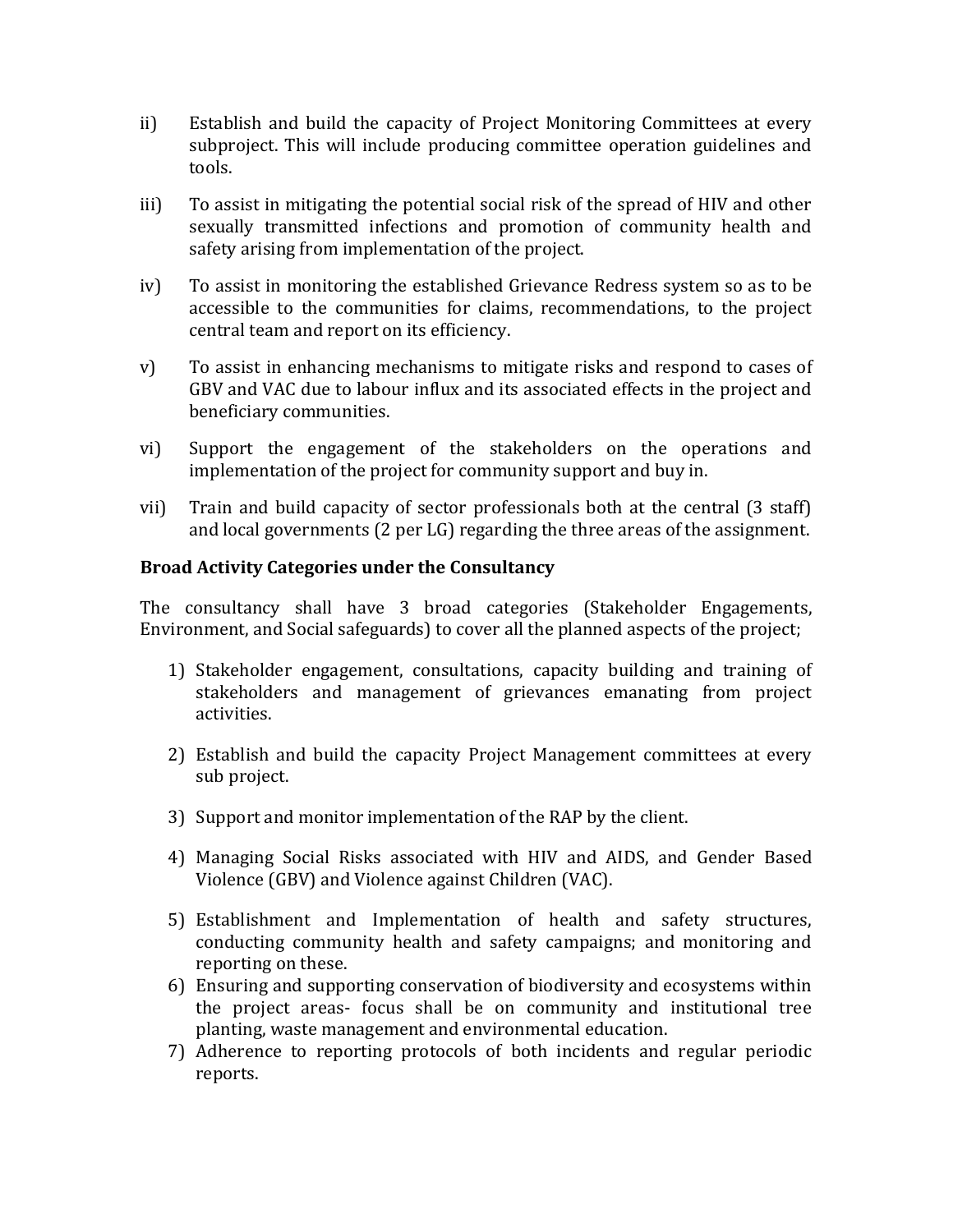## **1.2 Scope of Work**

The scope of the consultancy services will include but not limited to:

- Update and Implement the Stakeholder Engagement Plan (SEP) and the citizen engagement strategy for the implementation of the social and environmental safeguards for the project.
- District level project inception workshops in all the project districts, with the overall objective of creating dialogue with stakeholders and create ownership for social accountability
- Work with the District in liaison with MLHUD/PST to conduct Project stakeholder engagement advocacy workshops /meetings at sub county, parish and village levels, with the objective of creating awareness on key implementation aspects of the project.
- Continuous engagements activities at all institutional levels during project implementation to maintain awareness and cooperation.
- Communication events like radio talk shows during project implementation on key social aspects like gender and equity, child protection, community Health and Safety.
- Carrying out routine and periodic compliance review activities on the implementation of safe guards and other community activities through monthly monitoring visits and organizing quarterly stakeholder review workshops / meetings at district and sub county levels.
- Liaising with SDS in sensitising contractors' workers and communities on potential project impacts and risks and their rights among others.
- Work with CS to develop Information, Education and Communication (IEC) materials for community awareness and project visibility.
- Work with PST to develop training materials in relation to all aspects of the consultancy that include: community engagement, HIV and AIDs, GBV/VAC, Grievance redress management, Health and Safety at construction sites, genders equity in construction activities, etc.
- Liaise with PST for continuous monitoring the environment including waste management, noise management, pollution control and follow up to ensure effective implementation and reporting.
- Generate periodic reports and special incident report to continuously assess capacity gaps in implementing social issues and recommend relevant capacity development needs.
- Maintain a simple Management Information System on community engagement and development activities, HIV/AIDS, Child Protection, Gender, Community/Occupational Health and Safety, and Environmental Conservation which includes defined feedback mechanisms to key project stakeholders
- **2.** The Ministry of Lands, Housing and Urban Development now invites eligible consulting firms ("Consultants") to indicate their interest in providing the Services.
- **3.** Interested Consultants should provide information in form of brochures, company profiles, etc., demonstrating that they have the required qualifications and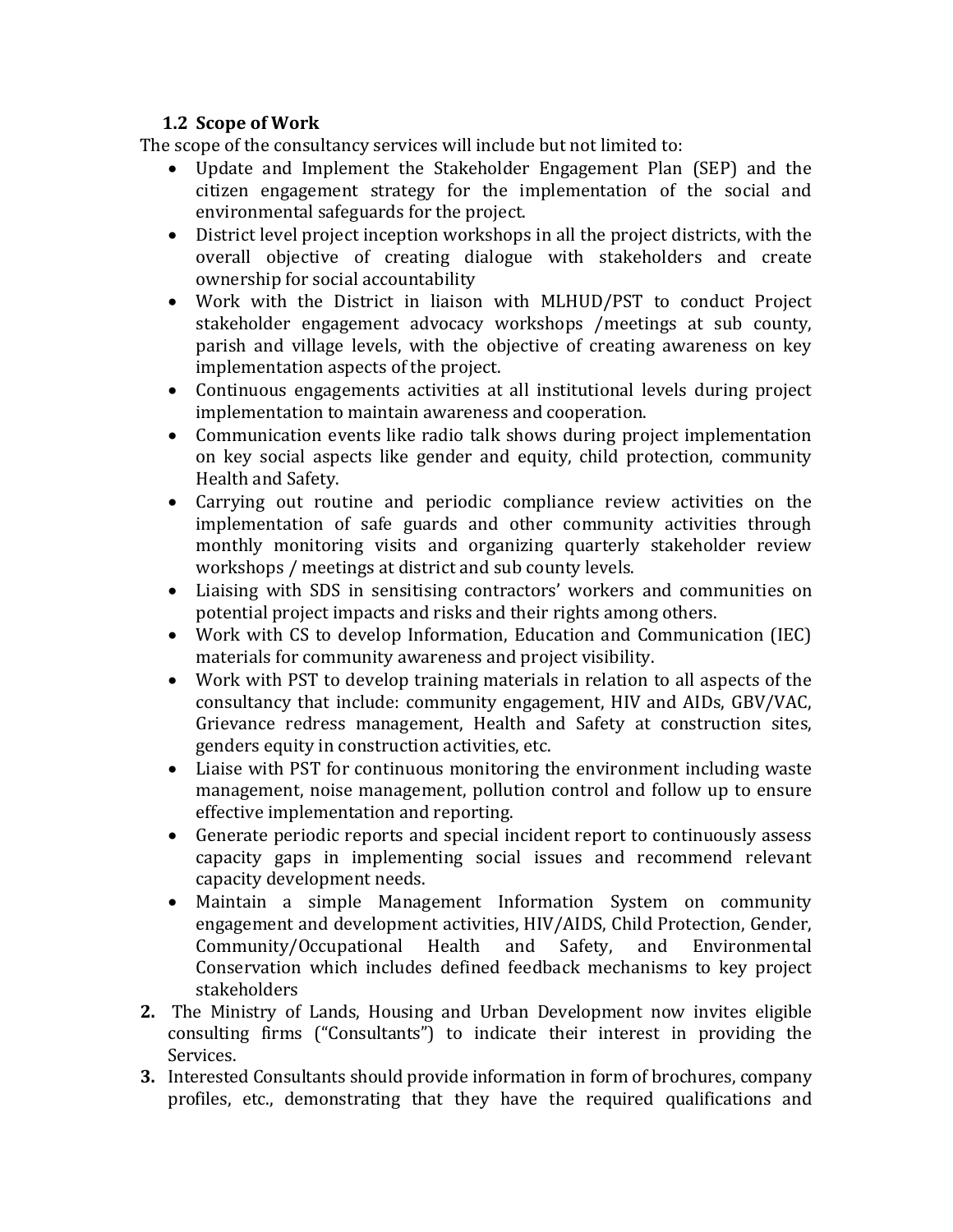relevant experience to perform the Services. The Consultants should indicate their interest in providing the Services by responding to this request for expression of interest.

**4.** The Expression of Interest will be evaluated based on the Public Procurement and Disposal Act and Regulations (2003 and as amended) and each Firm will need to submit **5 copies** of the documents (**soft copy [PDF] & hard copy**).

## **5. The short listing criteria:**

Firms shall be evaluated based on the following criteria:

- i) Eligibility requirements including:
	- a. Valid practicing and/or trading license 2022 or its equivalent,
	- b. Certificate of incorporation or Registration and all other legal documents
	- c. All Company legal documents including Memorandum and Articles of Association.
	- d. Registered/notarized Joint Venture/ Association Agreement
	- e. And any other mandatory requirements for a firm to provide services to the Government entity in Uganda.
- ii) Experience of the consultancy firm or organisation in at least two (2) similar assignments in nature and scope having lasted at least 6 months, and done in the last 5 years.
- iii) Experience of the consultancy and familiarity with World Bank's Environmental and Social Safeguards Policies is a necessity as will be evidenced from similar assignments carried out and Financed by the World Bank within the last 5 years.
- iv) The consultancy should be a registered Company, Community Based Organisation or Non-Governmental Organisation legally permitted to conduct businesses as highlighted.
- v) *Recommendation from at least two previous clients to confirm this experience will be required.*
- vi) Presence of skills among the consultant's personnel and in adequate numbers in the following areas:

#### **Team Leader (1 at National Level)**

The team leader will provide the overall technical and administrative oversight of the assignment. He/ she will be charged with the responsibility of ensuring timely planning, staffing, organizing, budgeting and reporting on the progress of the assignment. He/she shall have a minimum Master's degree in any of the following; Public Health, Social Sciences or Development Studies with at least five years of experience in coordinating public health including HIV and AIDS, Gender Based Violence and Child protection, community development programs at community levels. No track of criminal record and he/ she should be willing to travel and work in the project areas.

#### **Project Officer Sociologist (1 at National Level)**

A Bachelor's Degree in Social Sciences, Social Work and Social Administration, Development studies or any other relevant equivalent qualification in a related field, with a minimum of 3 years working experience, in managing project associated social risks, Specific experience in implementing Resettlement Action Plans (RAPs), Child Protection, Gender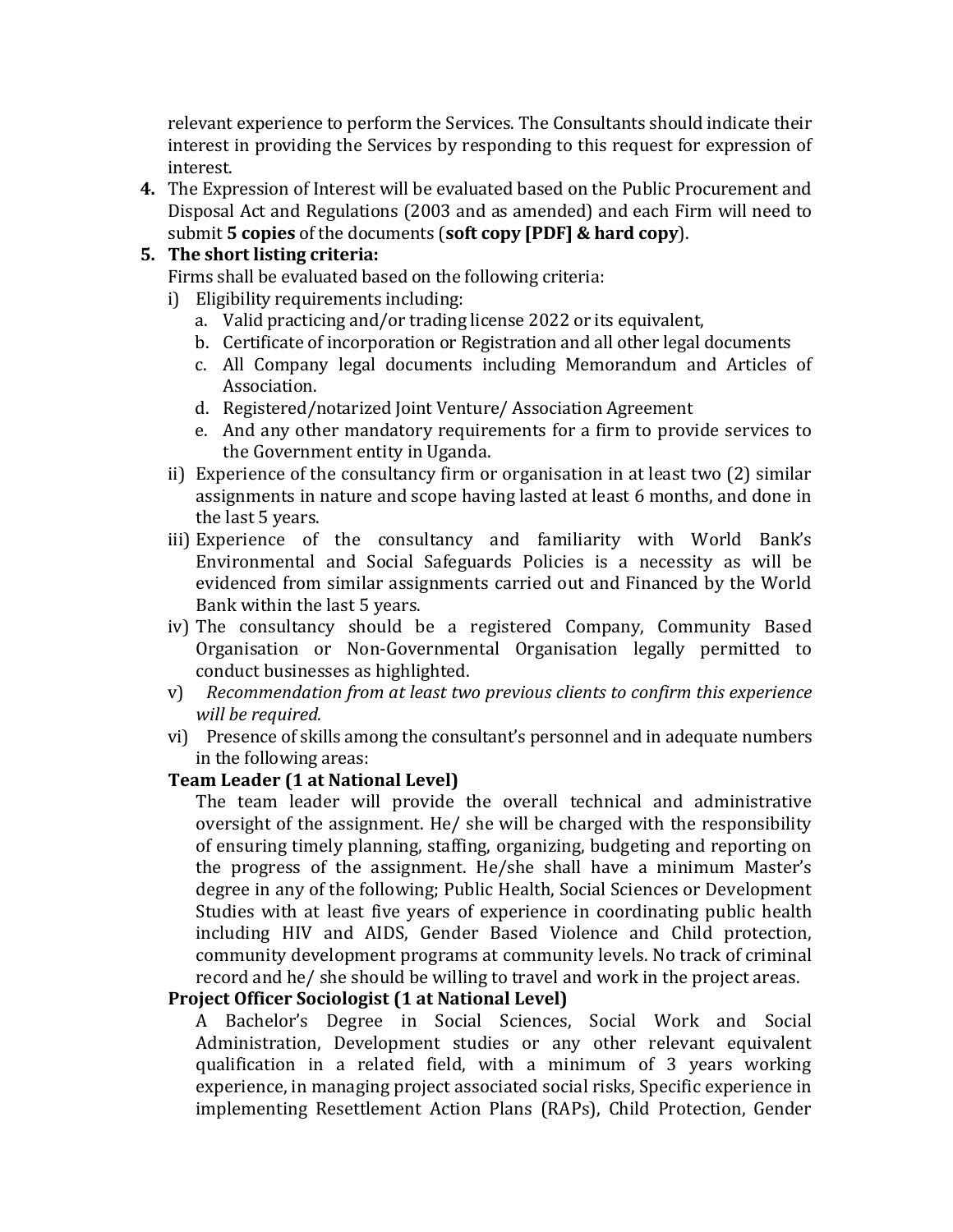Based Violence, HIV/AIDS, and Environmental and Social Management Plans (ESMPs) on donor funded infrastructure projects in Uganda or other comparable countries., experience in implementing RAPs and ESMPs in at least 2 projects of a similar nature.

#### **Project officer Environment, Health and Safety (1 at National Level)**

A Bachelor's degree in Environmental Sciences, Environmental Management or Forestry. Or any other equivalent qualification in natural resources management. Minimum of 3 years working experience in assessment and mitigation of environmental impacts on infrastructure projects in Uganda, Experience in delivering good international industry practice with respect to Environment, Health and Safety (EHS), Experience with World Bank environmental policies and Experience in supervision of infrastructure projects, managing associated Environment, Health and Safety aspects is required.

#### **Project Communications Officer (1)**

He/she will possess a Bachelor's Degree in journalism, communications or related field. He/she will support the Client in preparing and compiling all reports, disseminating project information according to the SEP, provide communications support to the consultant, and assist and formulate and disseminate information in the expected manner, design and quality assure the development of the project IEC materials and all the identified channels and tools of project communication. Support documentation of numerous FAQs and feedback, storytelling &other channels the CE provides for. He/she should have a minimum 03 years of working experience, in implementing communications in a project. Not track of criminal record and he/she should be willing to stay in the project area.

#### **Assistant Project Officer Sociologist (1 at Every District)**

A Diploma in Social Sciences, Social Work and Social Administration, Development studies or any other relevant equivalent qualification in a related field, with a minimum of 2 years working experience, in managing project associated social risks, Specific experience in implementing Resettlement Action Plans (RAPs), Child Protection, Gender Based Violence, HIV/AIDS, and Environmental and Social Management Plans (ESMPs) on donor funded infrastructure projects in Uganda or other comparable countries., experience in implementing RAPs and ESMPs in at least 1 project of a similar nature. Must be fluent in the local language of the District.

#### **Project officer Environment, Health and Safety (1 at Every District)**

A Diploma in Environmental Sciences, Environmental Management or Forestry. Or any other equivalent qualification in natural resources management. Minimum of 2 years working experience in assessment and mitigation of environmental impacts on infrastructure projects in Uganda, Experience in delivering good international industry practice with respect to Environment, Health and Safety (EHS), Experience with World Bank environmental policies and Experience in supervision of infrastructure projects, managing associated Environment, Health and Safety aspects is required. Must be fluent in the local language of the District.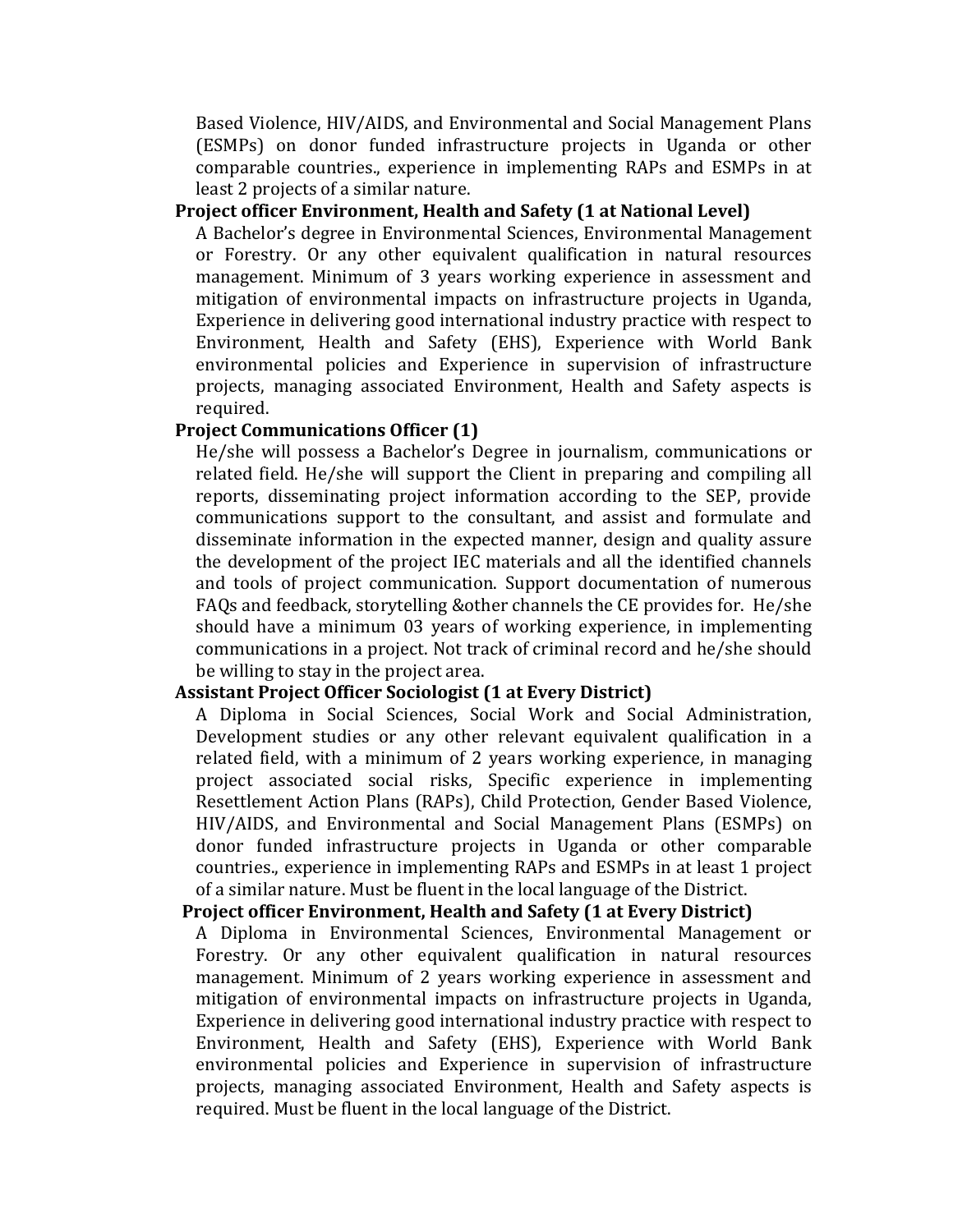#### **Project Communications Officer (1 at Every District)**

He/she will possess a Diploma in journalism, communications or related field. He/she will support the Client in preparing and compiling all reports, disseminating project information according to the SEP, provide communications support to the consultant, and assist and formulate and disseminate information in the expected manner, design and quality assure the development of the project IEC materials and all the identified channels and tools of project communication. Support documentation of numerous FAQs and feedback, storytelling &other channels the CE provides for. He/she should have a minimum 02 years of working experience, in implementing communications in a project. Not track of criminal record and he/she should be willing to stay in the project area. Must be fluent in the local language of the District.

- **6.** Consultants may associate with other firms in the form of a joint venture or a subconsultancy to enhance their qualifications. However the EOI should specify the nature of association i.e. whether joint venture or sub-consultancy.
- **7.** A Consultant will be selected in accordance with the Quality and Cost Based Selection (QCBS) method set out in the Consultant Guidelines.
- **8.** Further information can be obtained at the address below during office hours from **08:00 to 17:00 hours (Local Time):** The Head of Procurement and Disposal Unit **Ministry of Lands, Housing and Urban Development, First Floor, Room 17 Parliament Avenue, Kampala- Uganda Telephone +256 414 345298 E-mail[: pdumlhud@gmail.com,](mailto:pdumlhud@gmail.com)**
- **9.** Written Expressions of Interest must be delivered physically or by courier to the address above by **10:00 am** on **15th March 2022.**
- **10.**The detailed notice of expression of interest is available at the Entity's website at [www.mlhud.go.ug](http://www.mlhud.go.ug/) and at [www.ppda.go.go/tenderportal](http://www.ppda.go.go/tenderportal)

#### **11.Proposed Schedule**

| <b>Activity</b>                                        | Date                          |
|--------------------------------------------------------|-------------------------------|
| Invitation for Expression of Interest (EOI)            | 24th February 2022            |
| Closing Date for Submission of (EOI)                   | 15th March 2022 at<br>10:00Am |
| Short listing and process and necessary approvals      | 16th - 31st March 2022        |
| <b>Issuance of RFP</b>                                 | 4 <sup>th</sup> April 2022    |
| Pre-Bid Conference                                     | 13th April 2022 at 10:00Am    |
| Closing Date for Submission of Proposals               | <b>26t April 2022</b>         |
| <b>Evaluation of Technical and Financial Proposals</b> | 27th April to 26th May 2022   |
| Negotiations and contracting                           | 13th June 2022 at 10:00Am     |

# D.W. Okalany